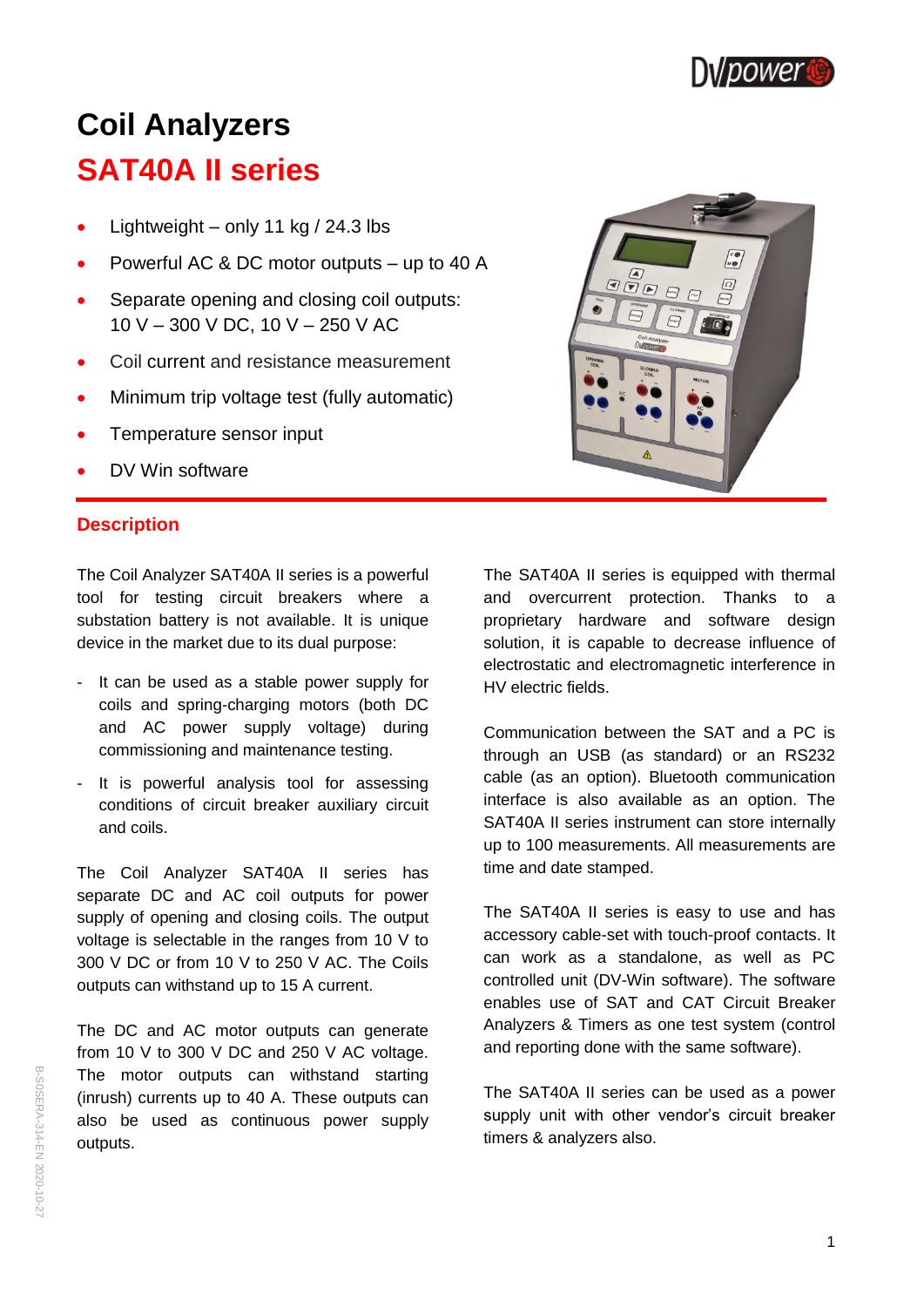# **Applications**

The Coil Analyzer SAT40A II series is primarily designed for LV, MV and HV circuit breakers testing during manufacturing, commissioning and maintenance stages.

The testing process may encompass any or all of the following:

- Power supply for coils and motor while testing with circuit breaker analyzers from different vendors:
	- AC/DC power supply for circuit breaker breaking and closing coils actuation
	- AC/DC voltage for supplying the springcharging motors
- Full range testing of circuit breakers with CAT & SAT test system (joint software for test preparation, control and reporting).
- Coils resistance measurement as per IEC 62271-100
- Coils current value measurement
- Minimum trip voltage-test of the circuit breaker's coils (IEC 56, ANSI C37.09).
- Motor current and operating mechanism charging time (IEC 62271-100)
- Temperature rise test of the auxiliary and control equipment

Coil Analyzer SAT40A II series can be used in factories and laboratories, but also in high induction switchyards, power and industrial environments.

The motor outputs on SAT can also be used as a general power supply unit or a temporary battery charger.

# **Using SAT as a power supply for coils and motor during switchgears testing**

Coil Analyzer SAT40A II series can be used as a stable power supply for coils and springcharging motors (both DC and AC power supply voltage) during switchgears and circuit breakers testing. This application is significant in all situation when substation battery is not available.

SAT enables testing in under-voltage and overvoltage conditions, which is often required during circuit breaker testing. In addition, stable outputs enable analysis of the coil current graphs recorded with circuit breaker analyzers.

SAT coil outputs are not intended for continuous voltage generating. SAT's motor outputs capabilities are presented in the table below:

| <b>Mains</b><br>Voltage | <b>Motor Output</b><br><b>Load Voltage</b> | <b>Max</b><br><b>Current</b> | <b>Max Load</b><br><b>Interval</b>                |
|-------------------------|--------------------------------------------|------------------------------|---------------------------------------------------|
|                         | 110 V DC                                   | 30 A<br>24 A<br>15A          | 30 <sub>s</sub><br>110 s<br>Continuous            |
|                         | 220 V DC                                   | 16 A<br>14A<br>8 A           | 30 <sub>s</sub><br>110s<br>Continuous             |
| 230 V                   | 110 V AC                                   | 20 A<br>14 A<br>11 A         | 30 <sub>s</sub><br>110s<br>Continuous             |
|                         | 220 V AC                                   | 13 A<br>10A<br>8 A           | 30 <sub>s</sub><br>110 <sub>s</sub><br>Continuous |
| 115 V                   | 48 V DC                                    | 30 A<br>24 A<br>15A          | 30 <sub>s</sub><br>110s<br>Continuous             |
|                         | 110 V DC                                   | 18 A<br>15A<br>12 A          | 30 <sub>s</sub><br>110 s<br>Continuous            |
|                         | 220 V DC                                   | 9 A<br>8 A<br>6 A            | 30 <sub>s</sub><br>110 s<br>Continuous            |
|                         | 110 V AC                                   | 15 A<br>12 A<br>10 A         | 30 s<br>110 s<br>Continuous                       |
|                         | 220 V AC                                   | 10 A<br>7 A<br>5A            | 30 <sub>s</sub><br>110s<br>Continuous             |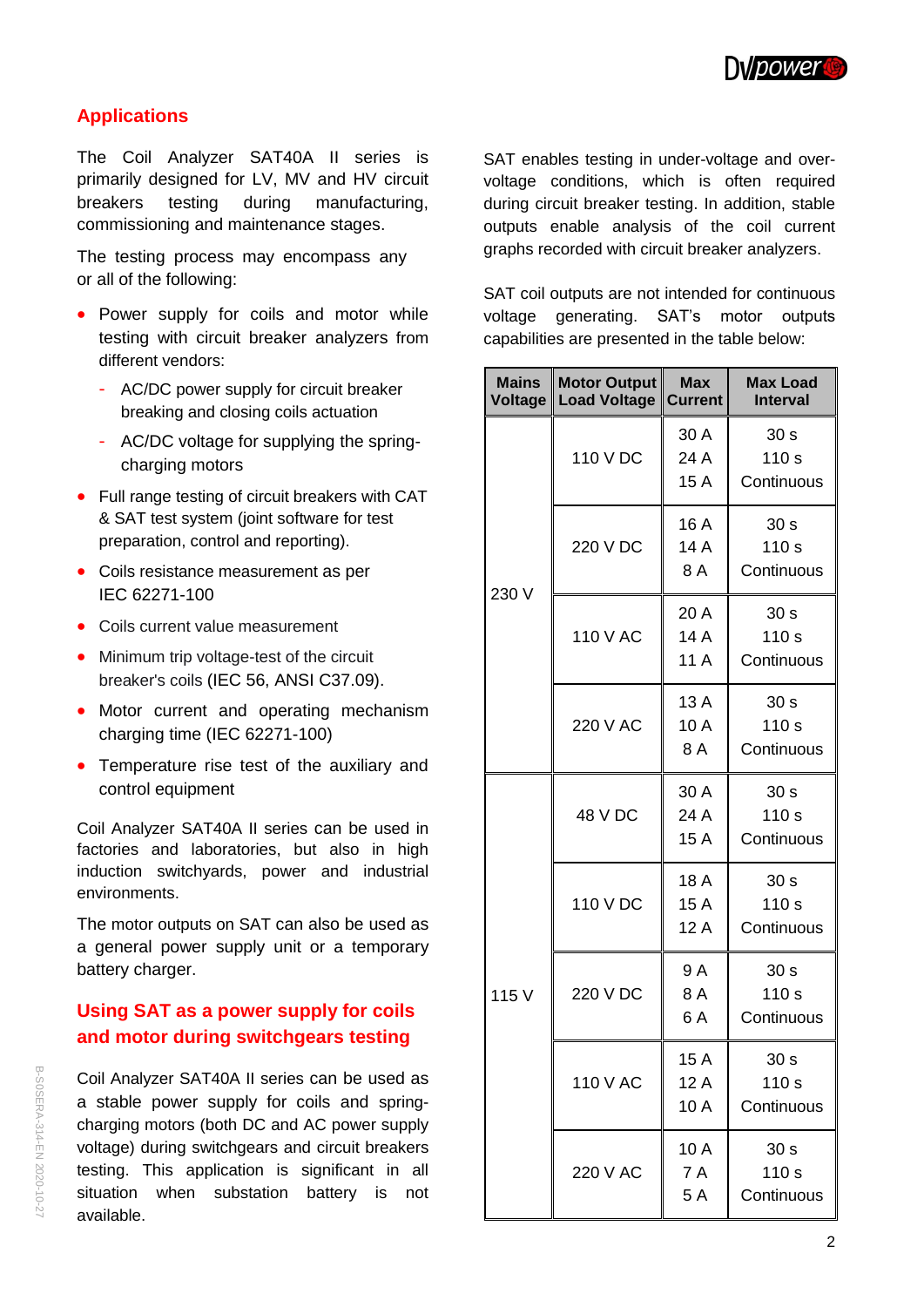# **Connecting SAT device to a test object**



# **Coil resistance measurement**

The experience from field tests shows that a measurement of the circuit breaker coil resistance is a very important task for circuit breaker condition monitoring. Availability of this feature makes the Coil Analyzer SAT40A II series one of the most versatile and useful devices in the market.

Lower than specified resistance may indicate a short circuit condition between the coil turns due to damaged or burned insulation. The higher resistance value indicates damaged wire of the coil winding due to overheating, contact corrosion, or other reasons.

# **Minimum trip voltage**

To ensure that a circuit breaker operation is guaranteed under the most severe conditions placed upon the substation tripping supply, the circuit breaker trip coils are required to work with a minimum tripping voltage much below the nominal battery voltage. The SAT series have built-in capability to perform automatic test of minimum trip voltage according to international standards (IEC 62271-100, ANSI C37.09 etc.)



### **Benefits and features**

The main benefits and features of SAT devices are listed below:

- Dual purpose device for circuit breaker testing:
	- As a stable power supply for coils and spring-charging motors
	- As coils and auxiliary circuit analyzer
- Lightweight and portable (2x lighter from competitor devices). SAT40A II series have the best output power vs. weight ratio in market.
- The DC output voltage is filtered and has a ripple of less than 1 %. This enables analysis of the coil current graphs recorded with circuit breaker analyzers.
- Separate outputs for open & close coils (2 x DC and 2 x AC coil outputs available)
- Separate DC and AC motor outputs available (AC motor output is unique feature in the market. It can withstand up to 40 A inrush current).
- Compatible with circuit breaker analyzers from different vendors.
- Enables testing in under-voltage and overvoltage conditions when used as a power supply unit for testing with circuit breaker analyzers.
- Coil resistance measurement in accordance to IEC 62271-1
- One test system with DV Power's Circuit Breaker Analyzers & Timers CAT devices (joint software for test preparation, control and reporting).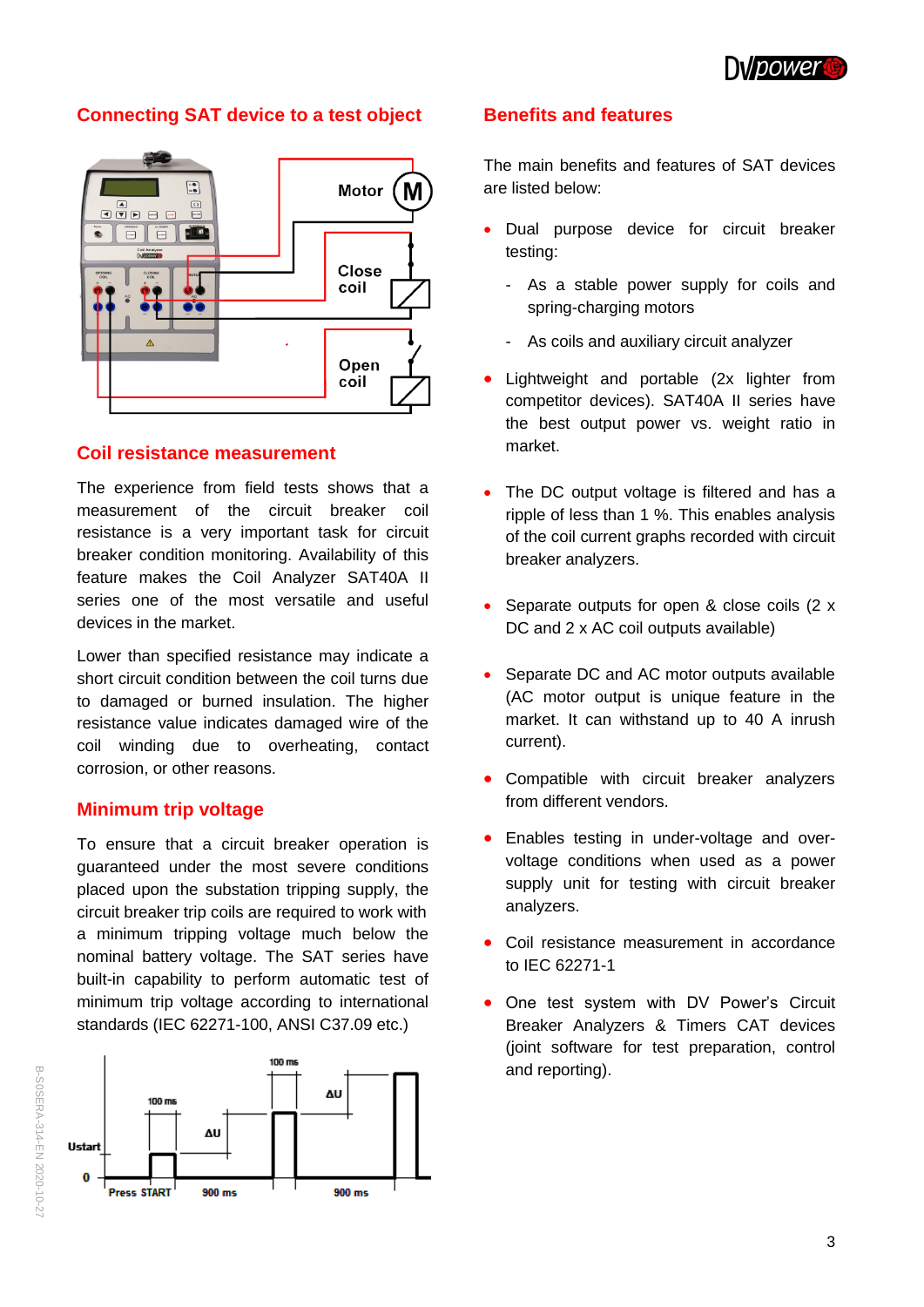# **DV-Win software**

DV-Win software provides acquisition and analysis of the test results, as well as control of all the SAT functions from a PC. The DV-Win also provides several advanced features as a supplement to multiple functions of SAT devices. When working with CAT Circuit Breaker Analyzers & Timers, DV-Win software is used as a joint software, enabling test control and report generating for both devices, as it is one test system.

Minimum trip voltage test is upgraded with a voltage vs. time graph. After performed measurements results can be saved in a various formats and test report can be generated and saved or printed. Result can also be downloaded from the device to the PC by use of several different search filters.

#### Test plan report **GENERAL DATA**

| Circuit breaker data            |                |                     | <b>Location</b> data          |  |
|---------------------------------|----------------|---------------------|-------------------------------|--|
| Manufacturer                    | ASEA           | Test plan name      | ASEA_test_ALG1250_Lidingo_    |  |
| Model                           | ALG 1250       | <b>Test purpose</b> |                               |  |
| Operating mechanism             | spring-charged | Sequence            | $\Omega$                      |  |
| Breaker type                    | air            | Company name        | DV Power                      |  |
| Breaks per phase                |                | Operator            |                               |  |
| Voltage level                   | 600 V          | Supervisor          |                               |  |
| Serial number                   | 09873456       | Date and time       | 8/21/2015 12:57:24 PM         |  |
| Breaker ID                      | 74185          | Device              | CAT66                         |  |
| <b>Circuit breaker location</b> |                |                     | <b>Environment conditions</b> |  |
| Station name                    | Lidingo        | Temperature         |                               |  |
|                                 |                | <b>Llumidity</b>    |                               |  |

# **DV-Win Main Features**

- Full control of the device in test
- Test reports available in several formats
- Several filters for results download to PC
- Test plans
- Working with CAT device as one test system



# **SAT and CAT devices as one test system**

The SAT II series can be coupled with DV Power CAT Advanced series circuit breaker analyzers & timers. When connected to DV-Win software these two instruments create one test system (control and reporting done with the same software).

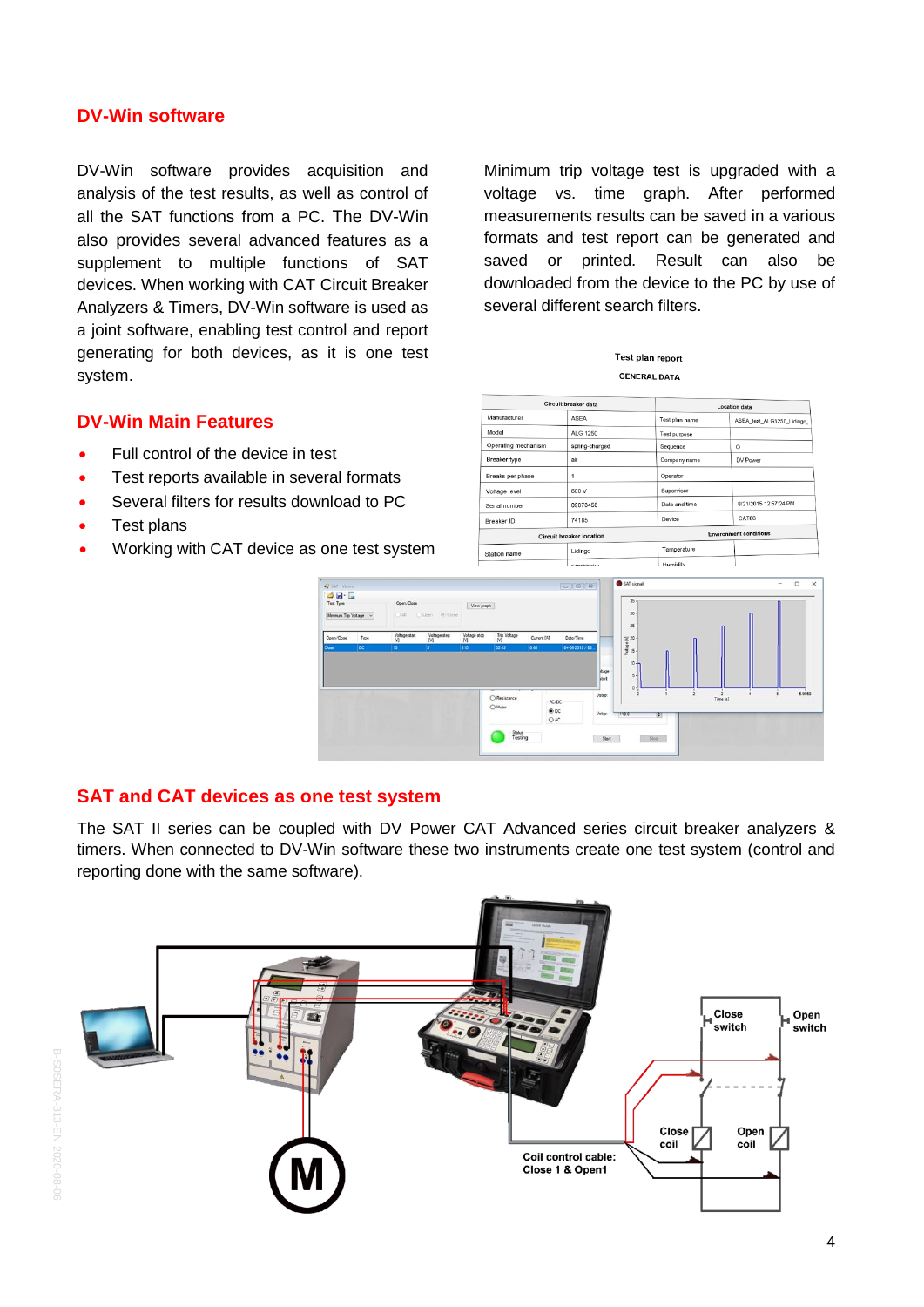

# **Technical Data**

#### **Mains Power Supply**

- Connection: according to IEC/EN60320-1; UL498, CSA 22.2
- Voltage 90 V 264 V AC, 50/60 Hz, Single phase
- Power consumption: 4000 VA

#### **Output data**

- Coils output DC Voltage 10 V to 300 V DC
- Coils output AC Voltage 10 V to 250 V AC; 50 Hz; true RMS
- Motor output DC and AC Voltage 10 V to 250 V DC/AC
- Output current: max 40 A (motor output)

#### **Measurement**

- Voltage:  $10 V 300 V$  DC or  $10 V 250 V$  AC
- Current:  $1 A 50 A$
- Accuracy:  $\pm (0.25\% \text{ rdg} + 0.25\% \text{ FS})$

#### **Coil resistance measurement**

• Measuring range / Resolution

1 Ω - 99,9 Ω / 0,1 Ω

- $1000 9990110$
- Typical accuracy:  $\pm$  (0,5 % rdg.  $+$  0,5 F.S.)

#### **Interface**

- SAT40A II series is equipped with an USB port
- optional: RS232 (connection to an external computer)
- optional: Bluetooth communication interface

#### **Test Result Storage**

SAT40A II series can store up to 100 measurements

#### **Environment conditions**

- Operating temperature:
	- $-10^{\circ}$ C +55 $^{\circ}$ C / 14 $^{\circ}$ F  $-$  131 $^{\circ}$ F
- Storage and transportation  $-40^{\circ}$ C - +70 $^{\circ}$ C / -40 $^{\circ}$ F  $-$  158 $^{\circ}$ F
- Humidity Maximum relative humidity 95%, non-condensing

#### **Dimensions and Weight**

- Dimensions (W x H x D) with handle down 216 mm x 380 mm x 396 mm 8.5 in x 14.9 in x 15.59 in
- Weight 11 kg / 24.3 lbs

#### **Mechanical protection**

IP50

#### **Warranty**

3 years

#### **Applicable Standards**

- Low Voltage Directive: Directive 2014/35/EU (CE conform).
- Applicable standards, for a class I instrument, pollution degree 2,

Installation category II: IEC EN 61010-1

*All specifications herein are valid at ambient temperature of + 25 °C and recommended accessories. Specifications are subject to change without notice.*